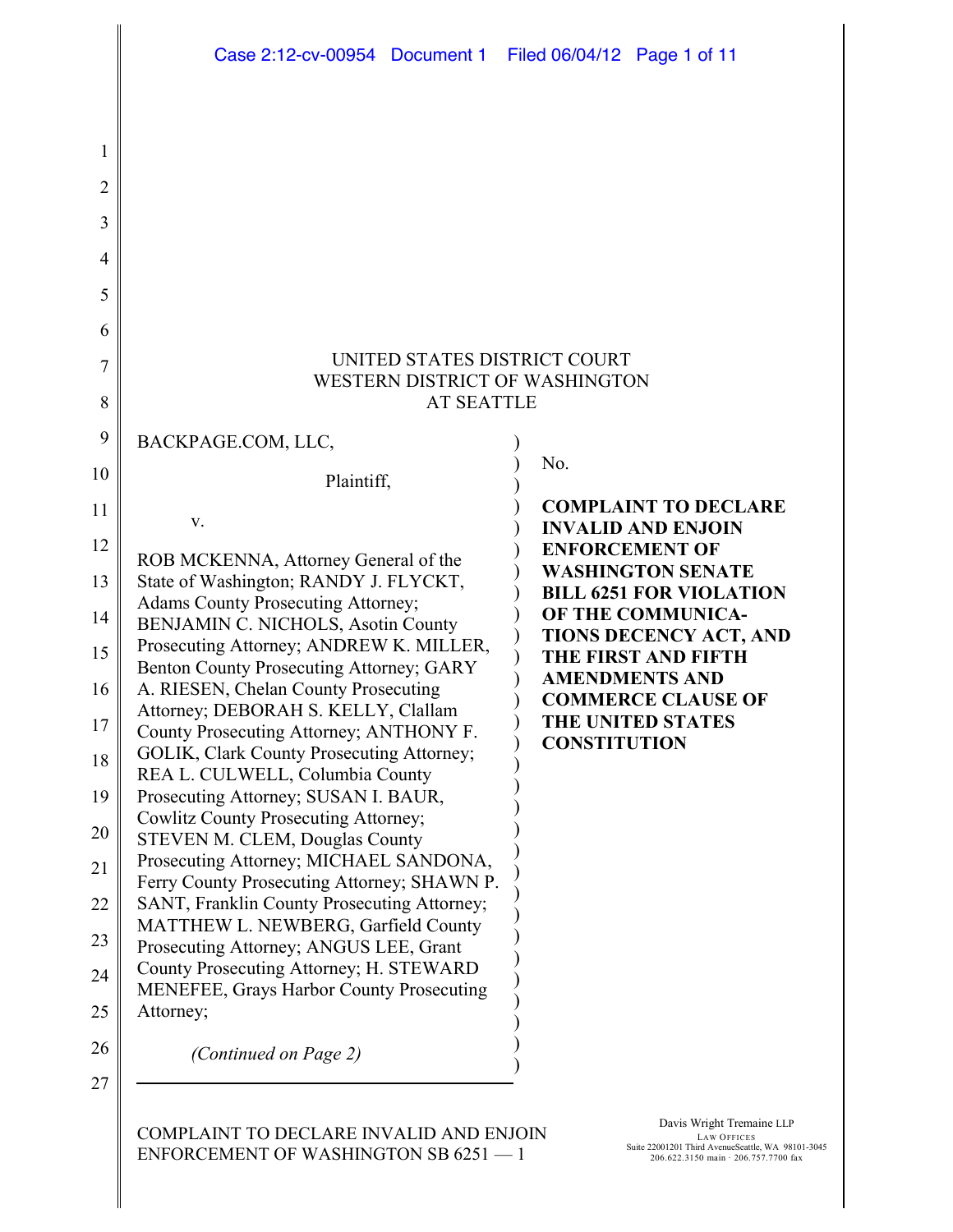) ) ) ) ) ) ) ) ) ) ) ) ) ) ) ) ) ) ) ) ) ) ) ) ) ) ) ) ) ) ) ) ) ) ) ) ) ) ) ) ) ) )

#### *(Continued from Page 1)*

1

| $\overline{2}$ | <b>GREGORY M. BANKS, Island County</b>                                      |
|----------------|-----------------------------------------------------------------------------|
| 3              | Prosecuting Attorney; SCOTT W.<br>ROSEKRANS, Jefferson County Prosecuting   |
|                | Attorney; DAN SATTERBERG, King County                                       |
| $\overline{4}$ | Prosecuting Attorney; RUSSELL D. HAUGE,                                     |
| 5              | Kitsap County Prosecuting Attorney;                                         |
|                | GREGORY L. ZEMPEL, Kittitas County<br>Prosecuting Attorney; LORI L. HOCTOR, |
| 6              | Klickitat County Prosecuting Attorney;                                      |
| 7<br>8         | <b>JONATHAN L. MEYER, Lewis County</b>                                      |
|                | Prosecuting Attorney; JEFFREY S.                                            |
|                | <b>BARKDULL, Lincoln County Prosecuting</b>                                 |
| 9              | Attorney; MICHAEL K. DORCY, Mason<br>County Prosecuting Attorney; KARL F.   |
| 10             | <b>SLOAN, Okanogan County Prosecuting</b>                                   |
|                | Attorney; DAVID J. BURKE, Pacific County                                    |
| 11             | Prosecuting Attorney; THOMAS A.                                             |
| 12             | METZGER, Pend Oreille County Prosecuting                                    |
| 13             | Attorney; MARK LINDQUIST, Pierce<br>County Prosecuting Attorney; RANDALL K. |
|                | <b>GAYLORD, San Juan County Prosecuting</b>                                 |
| 14             | Attorney; RICHARD WEYRICH, Skagit                                           |
| 15             | County Prosecuting Attorney; ADAM N.                                        |
| 16             | KICK, Skamania County Prosecuting                                           |
|                | Attorney; MARK K. ROE, Snohomish<br>County Prosecuting Attorney; STEVEN J.  |
| 17             | <b>TUCKER, Spokane County Prosecuting</b>                                   |
| 18             | Attorney; TIMOTHY D. RASMUSSEN,                                             |
|                | <b>Stevens County Prosecuting Attorney; JON</b>                             |
| 19             | <b>TUNHEIM, Thurston County Prosecuting</b>                                 |
| 20             | Attorney; DANIEL H. BIGELOW,<br>Wahkiakum County Prosecuting Attorney;      |
| 21             | JAMES L. NAGLE, Walla Walla County                                          |
|                | Prosecuting Attorney; DAVID S.                                              |
| 22             | McEACHRAN, Whatcom County                                                   |
| 23             | Prosecuting Attorney; DENIS P. TRACY,                                       |
|                | Whitman County Prosecuting Attorney;<br>JAMES P. HAGARTY, Yakima County     |
| 24             | Prosecuting Attorney,                                                       |
| 25             |                                                                             |
| 26             | Defendants, in their                                                        |
|                | official capacities.                                                        |
| 27             |                                                                             |
|                |                                                                             |

COMPLAINT TO DECLARE INVALID AND ENJOIN ENFORCEMENT OF WASHINGTON SB 6251 — 2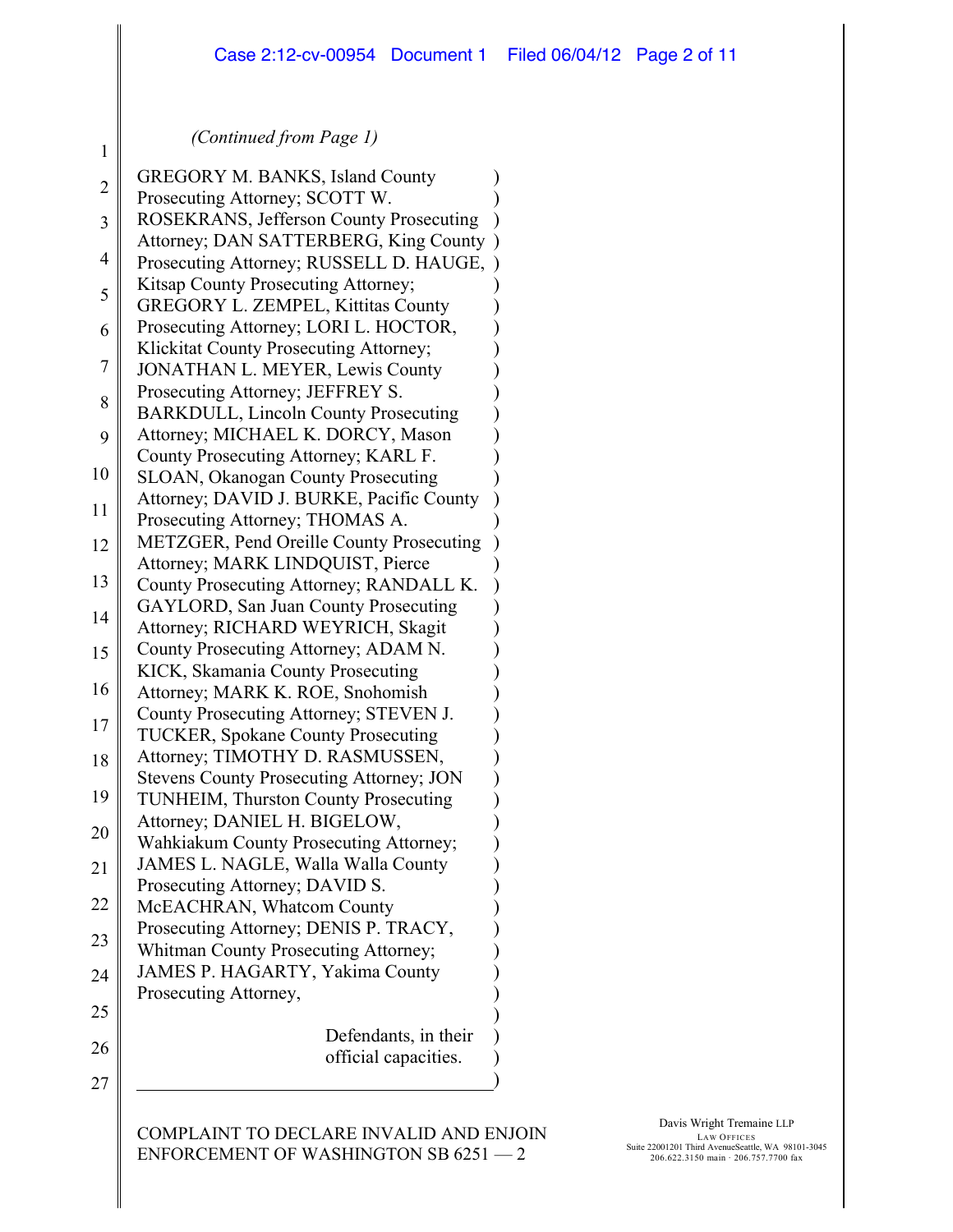For its complaint, plaintiff Backpage.com, LLC ("Backpage.com") alleges as follows:

#### **INTRODUCTION**

1. This is an action pursuant to 42 U.S.C. § 1983 and the Declaratory Judgment Act, 28 U.S.C. § 2201, to enjoin enforcement of a new Washington law, Senate Bill 6251 ("SB 6251"), that, if effective, would impose an intolerable burden on speech, in violation of the Communications Decency Act of 1996, 47 U.S.C. § 230, and the First and Fifth Amendments and Commerce Clause of the United States Constitution.

2. SB 6251, scheduled to take effect June 7, 2012, will force, by threat of felony prosecution, websites and others to become the government's censors of users' content. Although its ostensible motivation—to prevent the sex trafficking of children—is laudable, the law is not. It threatens five years imprisonment and a \$10,000 fine per violation against anyone who knowingly publishes, disseminates or displays *or* anyone who "indirectly" "causes" the publication, dissemination, or display of content that contains an explicit or even "implicit" offer of any sexual contact for "something of value" in Washington if the content includes an image that turns out to be of a minor. Because of its expansive language (*i.e*., "indirectly" "causes"), the law applies not only to online classified ad services like Backpage.com, but also to any website that allows third parties to post content, including user comments, reviews, chats, and discussion forums, and to social networking sites, search engines, internet service providers, and more.

3. The law expressly states that it is *not* a defense that the defendant did not know that the image was of a minor. Instead, to avoid prosecution, the defendant must obtain governmental or educational identification for the person depicted in the post (notably, even if that ID does *not* contain a photograph). This means that every service provider – no matter where headquartered or operated – must review *each and every* piece of third-party content posted on or through its service to determine whether it is an "implicit" ad for a commercial sex act in Washington, and whether it includes a depiction

COMPLAINT TO DECLARE INVALID AND ENJOIN ENFORCEMENT OF WASHINGTON SB 6251 — 3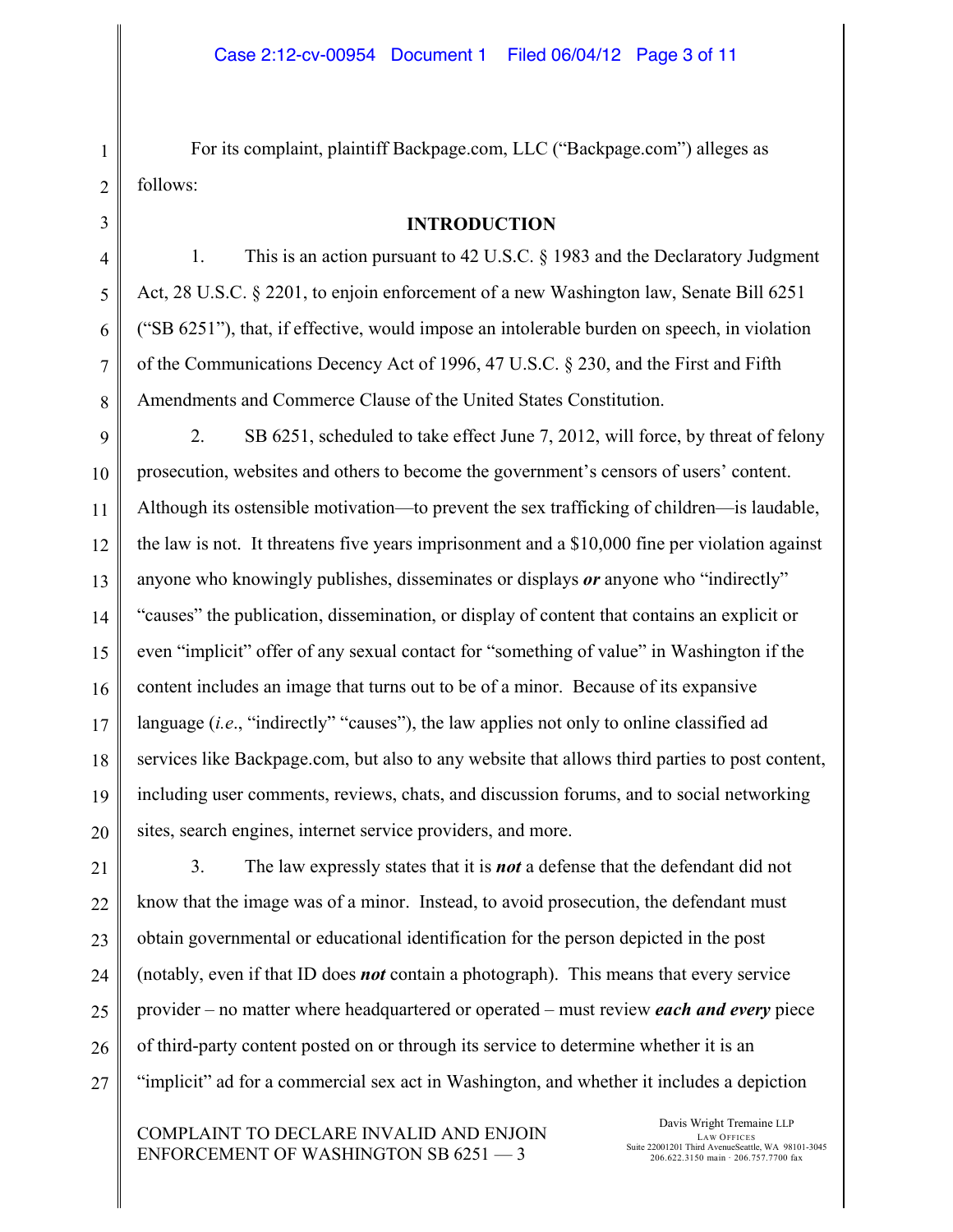of a person, and, if so, must obtain and maintain a record of the person's ID. These obligations would bring the practice of hosting third-party content to a grinding halt.

4. SB 6251 plainly contravenes well-settled federal law. Section 230 of the Communications Decency Act prohibits interactive computer service providers from being "treated as the publisher or speaker of any information" provided by a third party and expressly preempts state laws inconsistent with this protection. In addition, the First and Fifth Amendments of the Constitution prohibit state laws that severely inhibit and impose strict criminal liability on speech, as SB 6251 does. Finally, the Constitution's Commerce Clause also prohibits states from passing and enforcing legislation, like SB 6251, that regulate activity beyond the state's borders. Unfortunately, other states are poised to follow Washington's lead – a similar law will soon take effect in Tennessee, and the legislatures in New York and New Jersey are considering analogous bills.

5. If this Court does not declare SB 6251 invalid and enjoin its enforcement, Backpage.com and other service providers throughout the nation who cannot review the millions of third-party posts processed by their services to identify potential ads for commercial sex acts in Washington will have a daunting choice: block significant amounts of third-party content, most of which is lawful, or gamble against the risk of felony criminal charges, penalties and imprisonment. Eliminating or so practically impairing service providers as forums for legitimate free speech will cause irreparable harm to the providers and the public at large, who will lose lawful avenues for free expression on the Internet.

#### **PARTIES**

6. Plaintiff Backpage.com, LLC is a limited liability company, organized and existing under the laws of the state of Delaware, with its principal place of business in Phoenix, Arizona.

7. Defendant Rob McKenna is Attorney General of the State of Washington.

COMPLAINT TO DECLARE INVALID AND ENJOIN ENFORCEMENT OF WASHINGTON SB 6251 — 4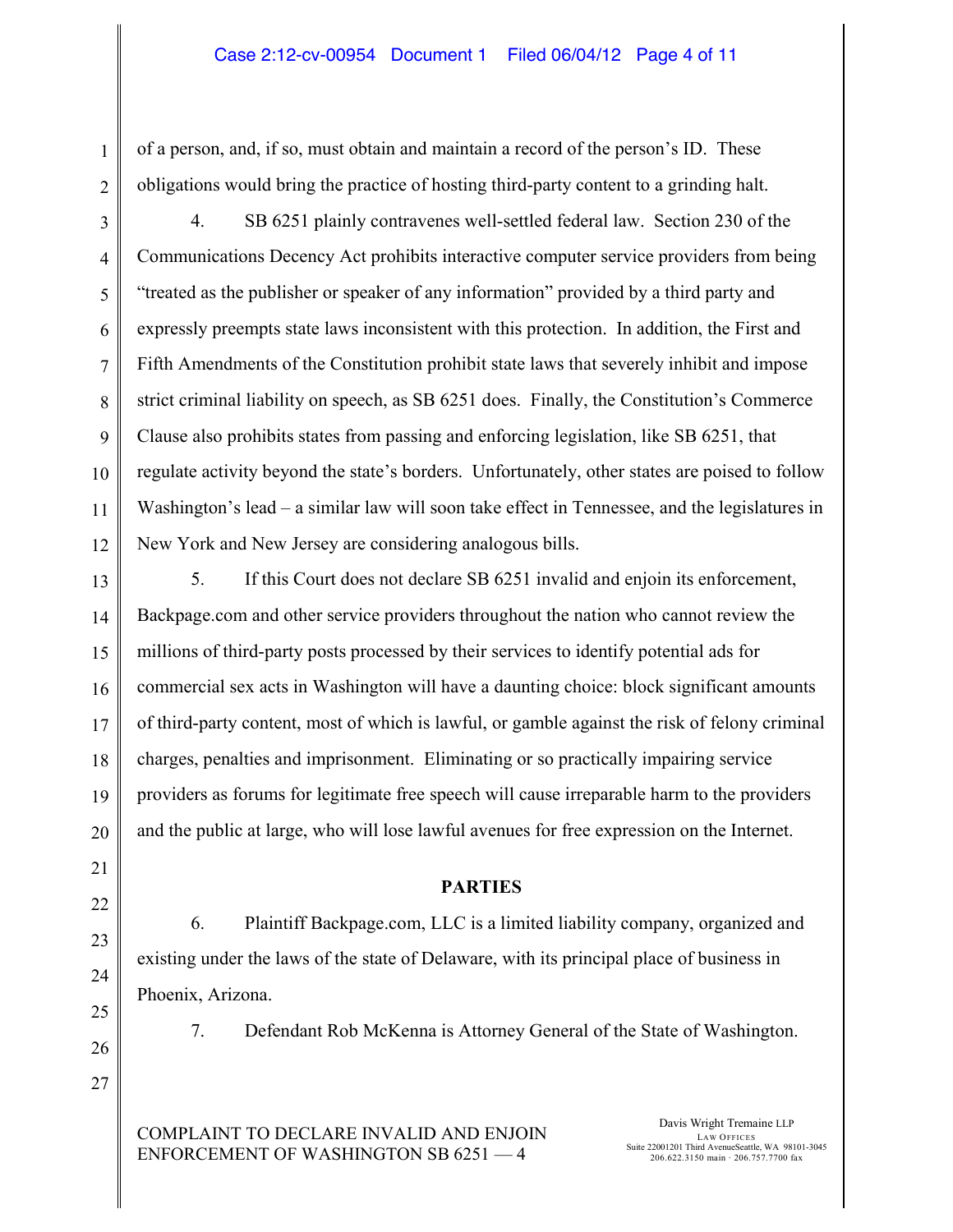8. The remaining defendants—Randy J. Flyckt, Benjamin C. Nichols, Andrew K. Miller, Gary A. Riesen, Deborah S. Kelly, Anthony F. Golik, Rea L. Culwell, Susan I. Baur, Steven M. Clem, Michael Sandona, Shawn P. Sant, Matthew L. Newberg, Angus Lee, H. Steward Menefee, Gregory M. Banks, Scott W. Rosekrans, Dan Satterberg, Russell D. Hauge, Gregory L. Zempel, Lori L. Hoctor, Jonathan L. Meyer, Jeffrey S. Barkdull, Michael K. Dorcy, Karl F. Sloan, David J. Burke, Thomas A. Metzger, Mark Lindquist, Randall K. Gaylord, Richard Weyrich, Adam N. Kick, Mark K. Roe, Steven J. Tucker, Timothy D. Rasmussen, Jon Tunheim, Daniel H. Bigelow, James L. Nagle, David S. McEachran, Dennis P. Tracy, and James P. Hagarty—are county prosecutors in Washington State for each of the counties as identified in the caption above. They are responsible for the enforcement of criminal laws of the State of Washington and for initiating proceedings for the arrest and prosecution of individuals suspected of felony crimes and for civil actions in which their respective counties are parties.

9. All defendants are sued in this action in their official capacities as representatives of the State of Washington and their respective counties.

### **JURISDICTION AND VENUE**

10. This Court has jurisdiction of this action under 28 U.S.C. § 1331 because Backpage.com alleges a violation of 42 U.S.C. § 1983.

11. The Court may declare the legal rights and obligations of the parties in this action pursuant to 28 U.S.C. § 2201 because the action presents an actual case or controversy within the Court's jurisdiction.

12. Venue is proper in this Court under 28 U.S.C. § 1391 because several of the Defendants in this action are located and reside in this judicial district and all Defendants reside in the State of Washington.

## **FACTUAL ALLEGATIONS**

13. In 2010, a group of state attorneys general ("AGs") demanded that the online classified ad service craigslist remove its adult services category. Defendant McKenna did

COMPLAINT TO DECLARE INVALID AND ENJOIN ENFORCEMENT OF WASHINGTON SB 6251 — 5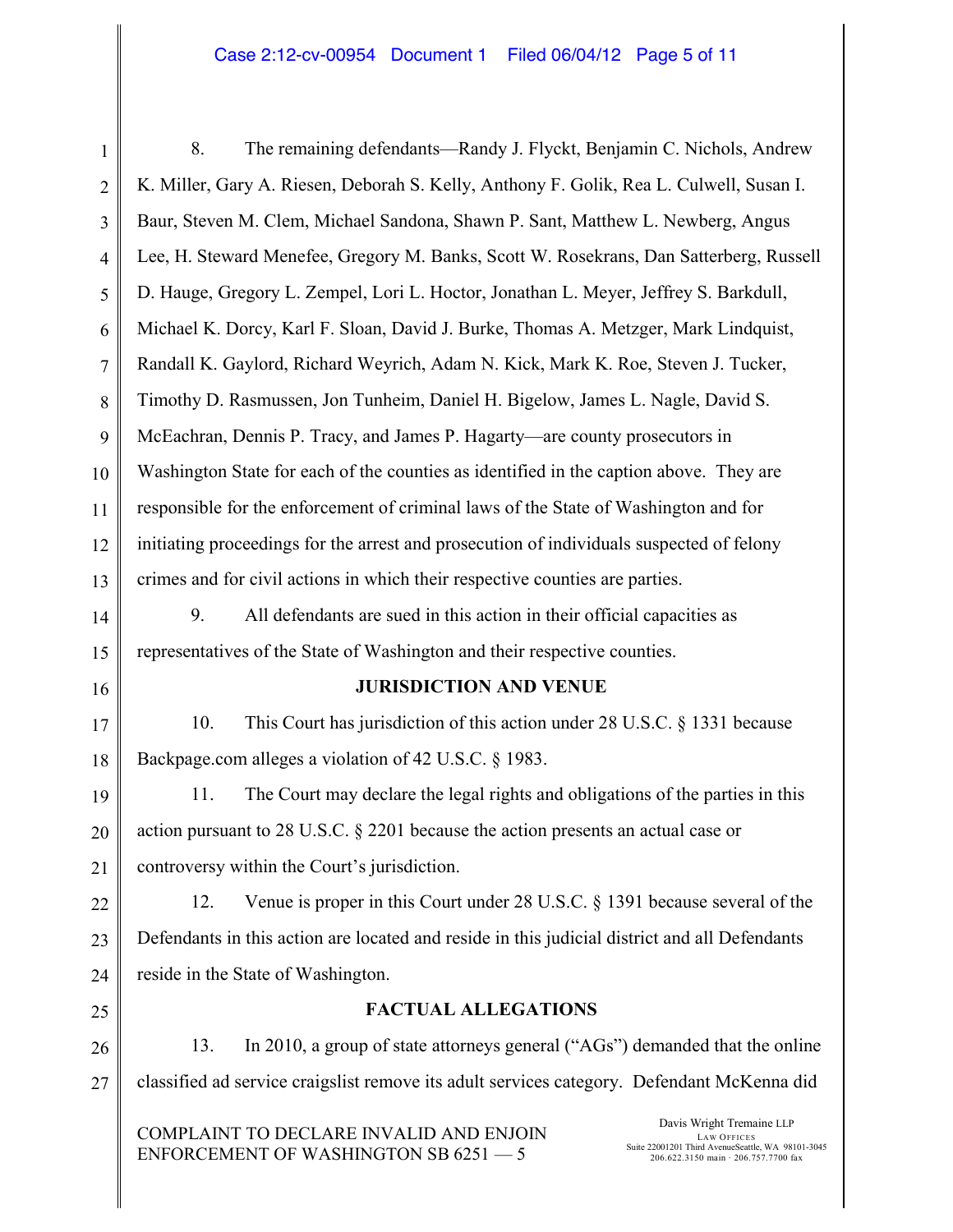not join the demand because, as a spokesperson for his office stated, it could cause users to post the same ads elsewhere on craigslist, making it more difficult for law enforcement to police the site.

14. In September 2010, craigslist did remove the adult services category from its website. Almost immediately, adult ads migrated to other categories and websites, including Backpage.com.

15. Upon information and belief, Backpage.com is the second largest online classified advertising service in the United States. Backpage.com allows users to post in a multitude of categories (*e.g.,* local places, community, buy/sell/trade, automotive, musician, rentals, real estate, jobs, forums, dating, adult, and services) and subcategories.

16. Soon after craigslist eliminated its adult services category, the same AGs wrote to Backpage.com insisting that it eliminate its adult category.

17. Shortly after McKenna became president of the National Association of Attorneys General ("NAAG"), that organization sent and publicly released a letter to Backpage.com demanding removal of the adult category and requesting numerous categories of information from Backpage.com "in lieu of a subpoena." At the time, McKenna admitted that state AGs "have little legal standing to forcibly shut down the site" and that the Communications Decency Act provided "broad immunity" to websites for third-party content, presenting a "high barrier" for any actions that state AGs might pursue.

18. Backpage.com has attempted to cooperate with McKenna and NAAG, but has resisted the demand to eliminate its adult category, maintaining that selective online censorship is not a solution to trafficking and child exploitation, but rather that technology and responsible businesses such as Backpage.com can help address these problems.

19. Backpage.com takes numerous steps to prevent any abuse of its site. It prohibits users from misusing its site for illegal purposes, including human trafficking and sexual exploitation of children, and reports suspect user-submitted posts to the authorities. It employs extensive voluntary monitoring measures to prevent and remove improper

COMPLAINT TO DECLARE INVALID AND ENJOIN ENFORCEMENT OF WASHINGTON SB 6251 — 6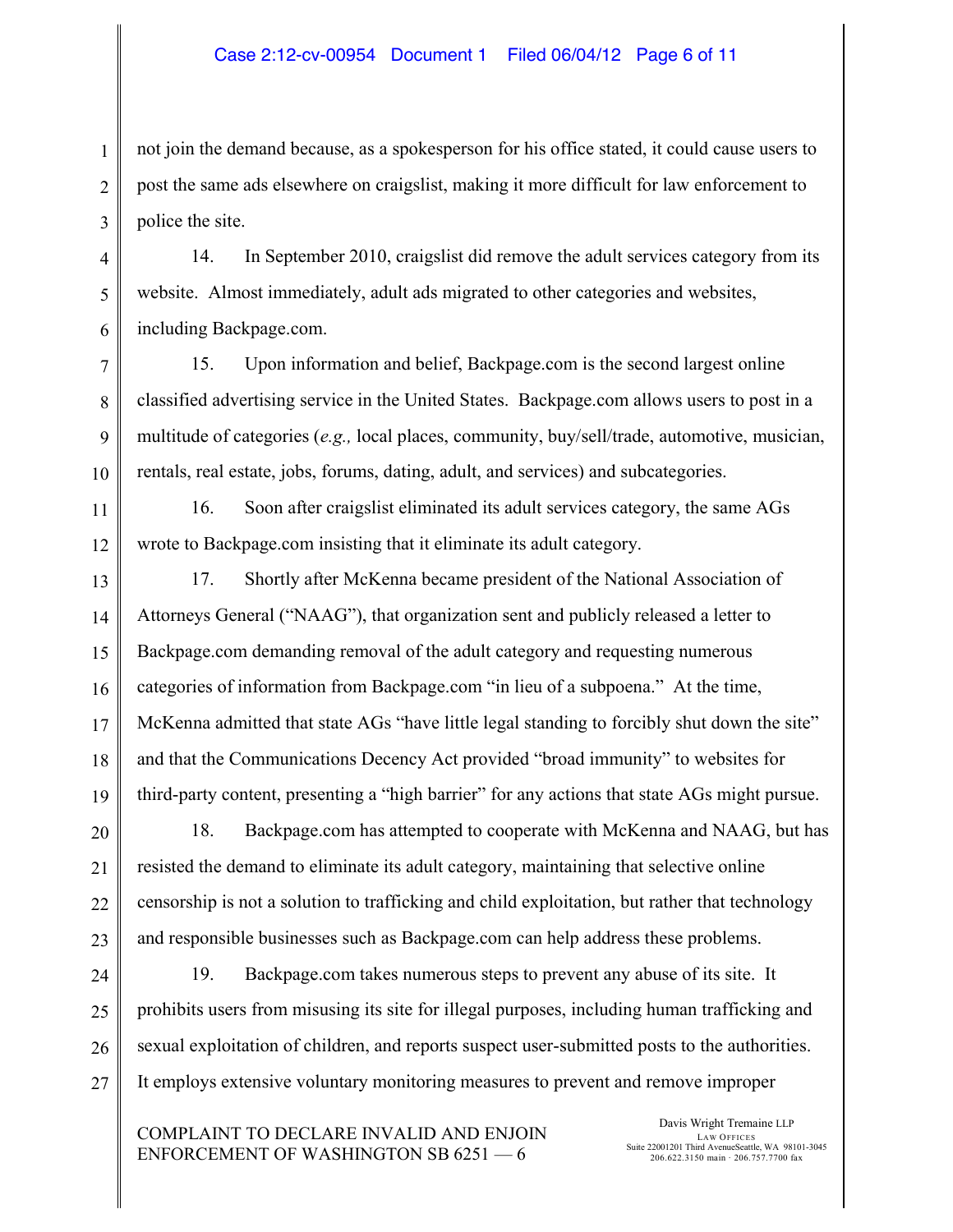1 2 3 4 5 6 7 8 9 10 11 12 13 14 15 16 17 18 19 20 21 22 23 24 25 26 27 postings, including automated filtering and two rounds of manual review of individual postings. And Backpage.com collaborates and cooperates with law enforcement officials, for example by responding to subpoenas, usually within 24 hours of receipt. 20. While declining to work with Backpage.com, McKenna's office instead worked with members of the Washington State Senate to craft a bill imposing criminal liability ostensibly for "advertising commercial sexual abuse of a minor." 21. Earlier this year, both houses of the Washington legislature passed and Governor Christine Gregoire signed, SB 6251, which provides: (1) A person commits the offense of advertising commercial sexual abuse of a minor if he or she knowingly publishes, disseminates, or displays, or causes directly or indirectly, to be published, disseminated, or displayed, any advertisement for a commercial sex act, which is to take place in the state of Washington and that includes the depiction of a minor. (a) "Advertisement for a commercial sex act" means any advertisement or offer in electronic or print media, which includes either an explicit or implicit offer for a commercial sex act to occur in Washington. (b) "Commercial sex act" means any act of sexual contact or sexual intercourse, both as defined in chapter 9A.44 RCW, for which something of value is given or received by any person. (c) "Depiction" as used in this section means any photograph or visual or printed matter as defined in RCW 9.68A.011 (2) and (3). (2) In a prosecution under this statute, it is not a defense that the defendant did not know the age of the minor depicted in the advertisement. It is a defense, which the defendant must prove by a preponderance of the evidence, that the defendant made a reasonable bona fide attempt to ascertain the true age of the minor depicted in the advertisement by requiring, prior to publication, dissemination, or display of the advertisement, production of a driver's license, marriage license, birth certificate, or other governmental or educational identification card or paper of the minor depicted in the advertisement and did not rely solely on oral or written representations of the minor's age, or the apparent age of the minor as depicted. In order to invoke the defense, the defendant must produce for inspection by law enforcement a record of the identification used to verify the age of the person depicted in the advertisement.

COMPLAINT TO DECLARE INVALID AND ENJOIN ENFORCEMENT OF WASHINGTON SB 6251 — 7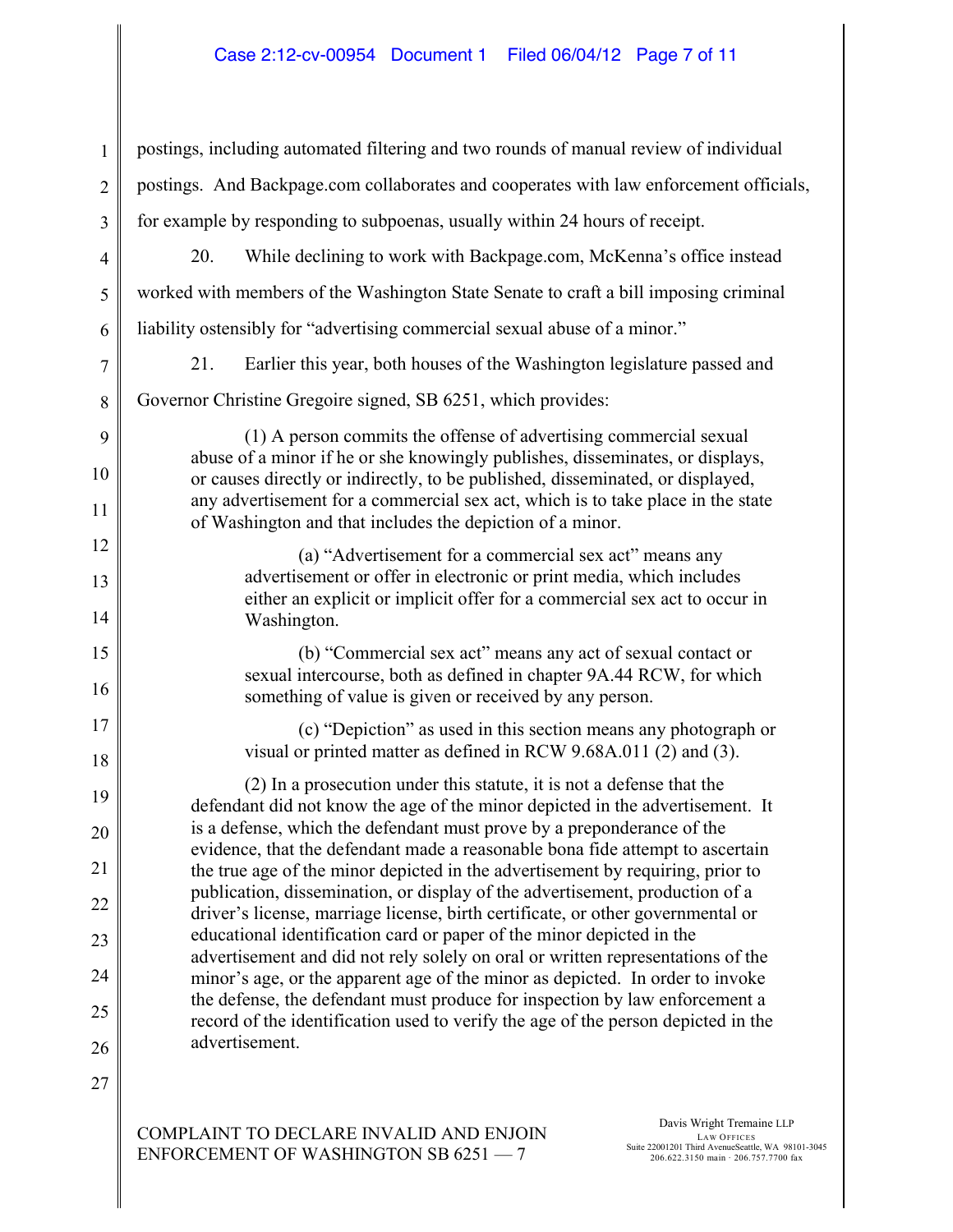22. During hearings on SB 6251 and in public statements, Washington senators recognized that the law is vulnerable to challenge under the CDA and as an infringement of free speech under the constitution. Legislators also stated that the law was aimed at Backpage.com and that they sought to eliminate escort ads and similar Internet postings.

23. After the legislature passed SB 6251, on a website promoting his gubernatorial campaign McKenna reiterated his call for Congress to amend section 230 of the CDA so that states would not be hampered in their ability to take enforcement action against websites and other computer services.

24. Absent relief from this Court, SB 6251 will take effect June 7, 2012.

25. Backpage.com and numerous other online service providers face a threat of prosecution under SB 6251 if it is allowed to go into effect, based on the vague standards of the law criminalizing dissemination of any third-party content containing an "implicit offer" of sex for "something of value" and a depiction of a minor with no requirement of scienter and no defense that an online service provider did not know or had no reason to know that the person depicted in an online posting was a minor.

26. Alternatively, Backpage.com and numerous other online service providers will suffer immediate and irreparable harm if SB 6251 is allowed to go into effect, because the threat of criminal prosecution under the law will require them to undertake the impossible task to review and censor third-party content, or obtain and retain the required forms of identification from all third-party users seeking to post such content, or block content altogether.

27. The public and particularly Internet users desiring to post third-party content will be irreparably harmed if SB 6251 is allowed to take effect because their rights of free speech will be burdened or precluded.

> **CLAIM I: VIOLATION OF THE COMMUNICATIONS DECENCY ACT, 47 U.S.C. § 230, PURSUANT TO 42 U.S.C. § 1983**

28. Backpage.com incorporates paragraphs 1-27 as if fully set forth herein.

COMPLAINT TO DECLARE INVALID AND ENJOIN ENFORCEMENT OF WASHINGTON SB 6251 — 8

Davis Wright Tremaine LLP LAW OFFICES Suite 22001201 Third AvenueSeattle, WA 98101-3045 206.622.3150 main · 206.757.7700 fax

1

2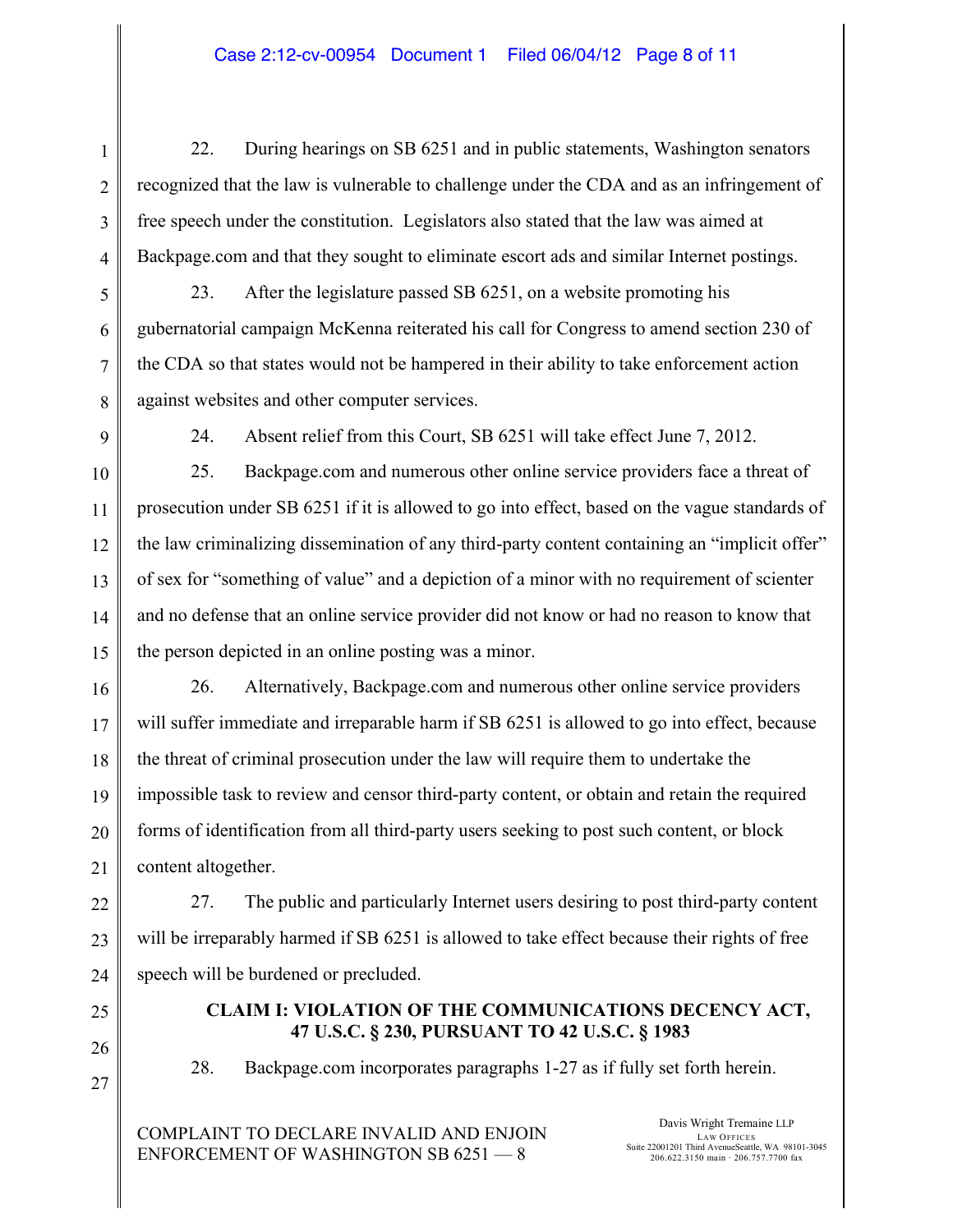29. Backpage.com is a provider and user of an "interactive computer service" within the meaning of 47 U.S.C. § 230, because it operates the interactive online classified ad service Backpage.com.

30. Washington Senate Bill 6251 violates Backpage.com's rights under 47 U.S.C. § 230(c)(1), because enforcement of the new law would treat Backpage.com, a provider of an interactive computer service, as the publisher or speaker of information provided by another information content provider.

31. SB 6251 is a "State … law that is inconsistent with" section 230, in direct violation of 47 U.S.C. § 230(e)(3).

32. SB 6251 violates and is preempted by section 230 of the CDA, and it therefore should be enjoined and declared invalid.

### **CLAIM II: VIOLATION OF THE FIRST AND FIFTH AMENDMENTS OF THE CONSTITUTION, PURSUANT TO 42 U.S.C. § 1983**

33. Backpage.com incorporates paragraphs 1-32 as if fully set forth herein.

34. SB 6251 is invalid under the First and Fifth Amendments of the United States Constitution, as applied to the State of Washington by the Fourteenth Amendment, because it purports to impose strict criminal liability on online service providers such as Backpage.com and others for the content of third-party advertisements, in the absence of proof of scienter, particularly concerning any knowledge of the age of any individual depicted in third-party content.

35. SB 6251 is invalid under the First Amendment because it is a content-based restriction that impermissibly chills a substantial amount of protected speech, is not narrowly tailored to serve the State's asserted interests, and is far from the least restrictive alternative available to address the State's interests.

## **CLAIM III: VIOLATION OF THE COMMERCE CLAUSE OF THE CONSTITUTION, PURSUANT TO 42 U.S.C. § 1983**

36. Backpage.com incorporates paragraphs 1-35 as if fully set forth herein.

COMPLAINT TO DECLARE INVALID AND ENJOIN ENFORCEMENT OF WASHINGTON SB 6251 — 9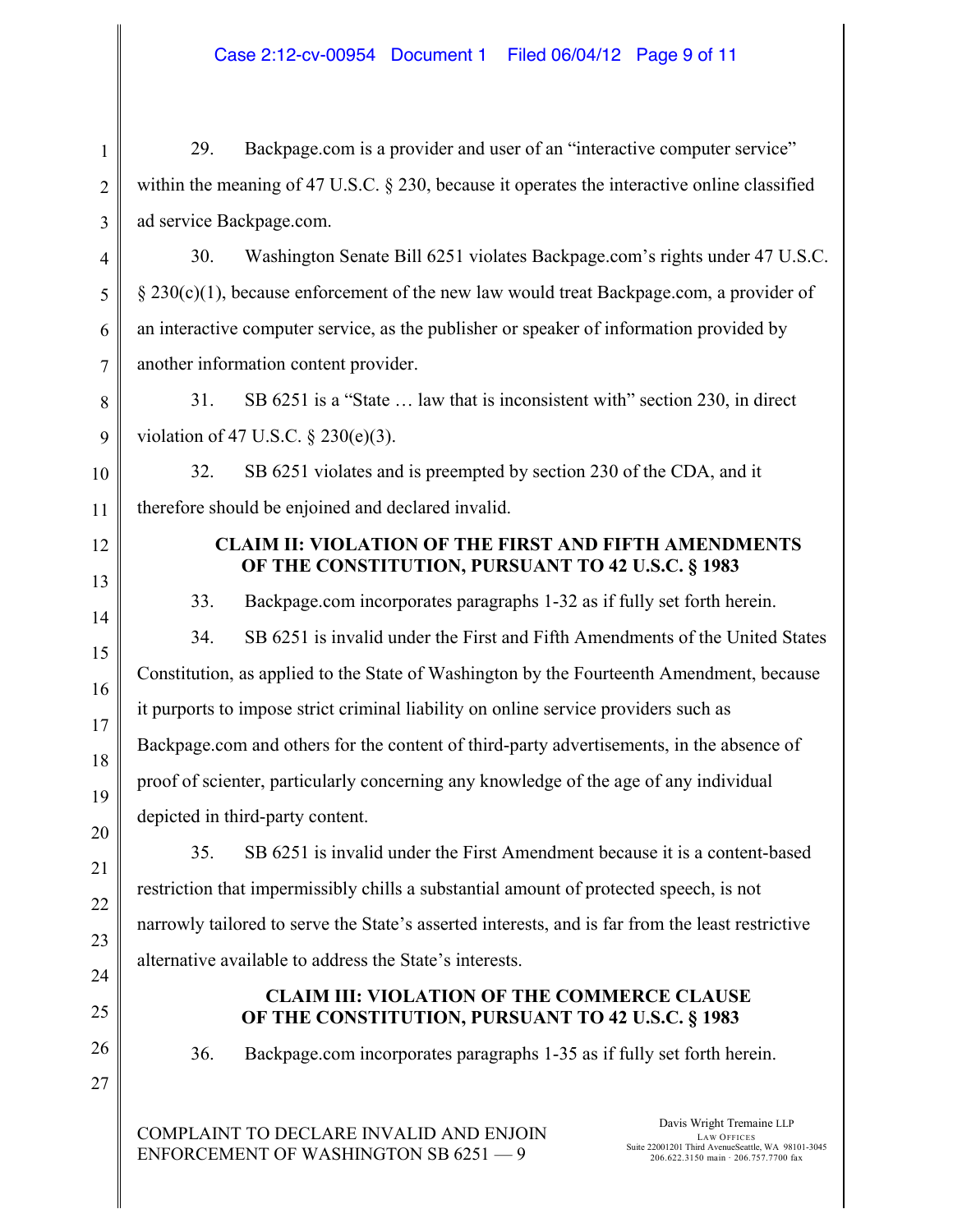37. SB 6251 violates the Commerce Clause of the United States Constitution because it attempts to regulate commercial transactions that take place wholly outside the State of Washington.

38. The law violates the Commerce Clause of the United States Constitution because it seeks to apply Washington law in a manner that constitutes an unreasonable and undue burden on interstate commerce that is excessive in relation to any local benefit conferred on the State of Washington and is likely to subject parties to inconsistent state regulations.

**CLAIM IV: DECLARATORY RELIEF PURSUANT TO 28 U.S.C. § 2201**

39. Backpage.com incorporates paragraphs 1-38 as if fully set forth herein.

40. This action presents an actual case or controversy between Backpage.com and Defendants concerning the validity and enforceability of SB 6251.

41. Because SB 6251 violates the CDA, 47 U.S.C. § 230, and the First and Fifth Amendments and the Commerce Clause of the United States Constitution, Backpage.com asks for a declaration pursuant to 28 U.S.C. § 2201 that the law is invalid and unenforceable.

# **PRAYER FOR RELIEF**

WHEREFORE, Plaintiff Backpage.com, LLC respectfully requests that the Court: 1. Declare that Washington Senate Bill 6251 violates 47 U.S.C. § 230 and the First and Fifth Amendments and the Commerce Clause of the United States Constitution, and is invalid and unenforceable;

2. Preliminarily and permanently enjoin Defendants and their respective officers, agents, servants, employees, and attorneys, and those persons in concert or participation with them from taking any actions to enforce Washington Senate Bill 6251, including any investigation, subpoena, arrest, and/or prosecution under the law.

3. Award Backpage.com its reasonable costs and attorneys' fees pursuant to 42 U.S.C. § 1988; and

COMPLAINT TO DECLARE INVALID AND ENJOIN ENFORCEMENT OF WASHINGTON SB 6251 — 10